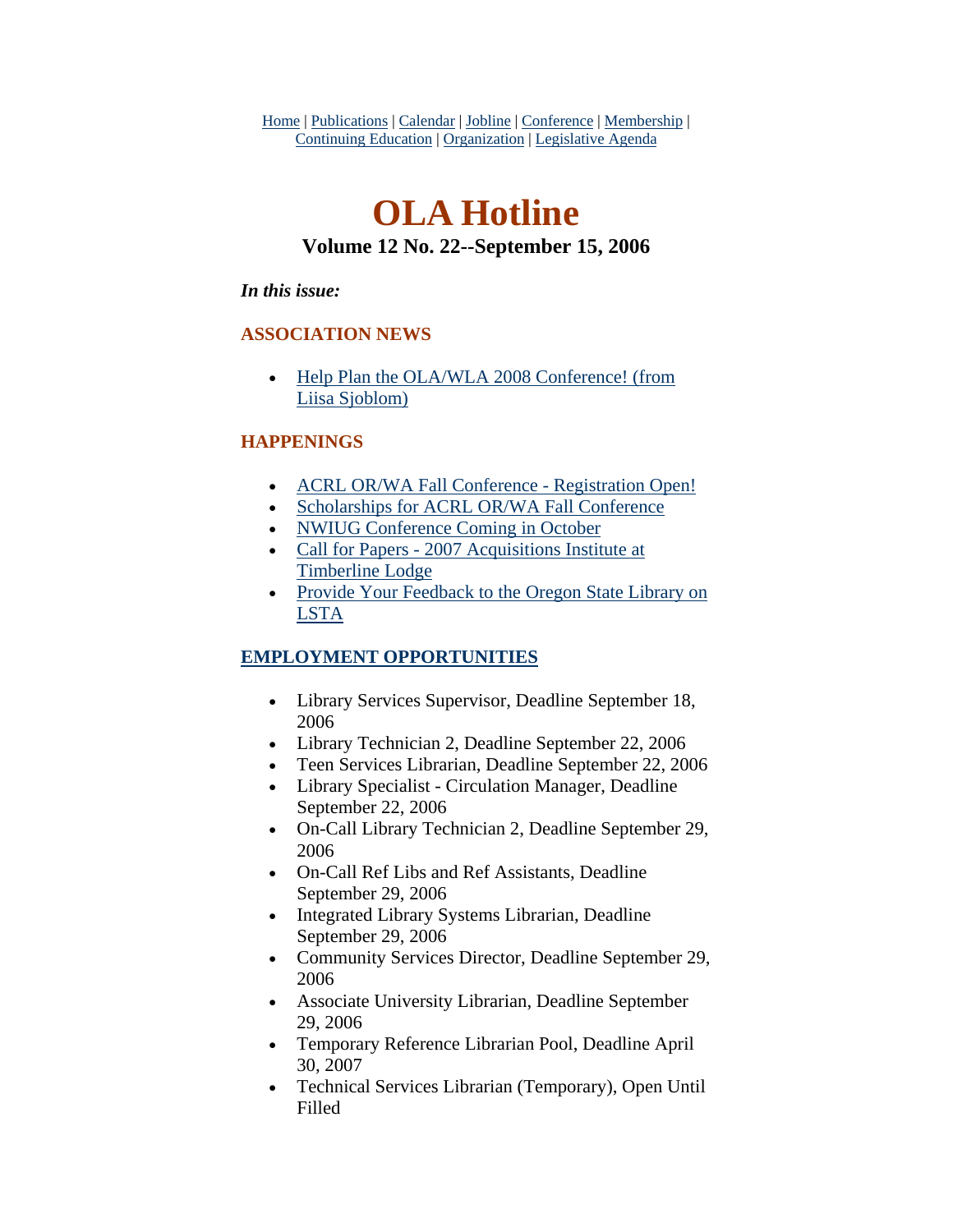- <span id="page-1-0"></span>• Library Assistant (Part-time), Open Until Filled
- Proposals for Library Planning Service, Open Until Filled
- Manager of Libraries and Audiovisual Services, Open Until Filled
- Library Technician II Information Technician, Open Until Filled
- Library Technician II Student Coordinator, Open Until Filled
- Analyst Programmer, Open Until Filled
- Library Assistant I, Part Time/ On-Call, Open Until Filled
- Manager Technical Services Department Temporary, Open Until Filled

# **CALENDAR**

# **Association News**

# **Help Plan the OLA/WLA 2008 Conference! (from Liisa Sjoblom)**

Although the OLA/WLA Joint Conference is a year-and-a-half away, planning begins soon and the conference chairs are looking for people interested in serving on the planning committee. Now is your chance to get involved and meet new colleagues from both Oregon and Washington. There are several great leadership assignments available:

### **REGISTRATION CHAIR**

Develops the registration form; receives, logs, and arranges for deposit of conference registration payments; provides receipts, tickets, and name badges for all registrants; and carries out registration activities prior to the conference and coordinates the registration desk during the conference.

## **EXHIBITS CO-CHAIR**

Contacts local, regional, and national vendors about exhibiting at the conference. Encourages vendors to sponsor activities and donate prizes. Plans layout of exhibits area and timing of no-conflict exhibit viewing times. Works with Exhibits Committee and Local Arrangements and Technology/Equipment Chairs to ensure that vendor experience is positive for both vendors and conference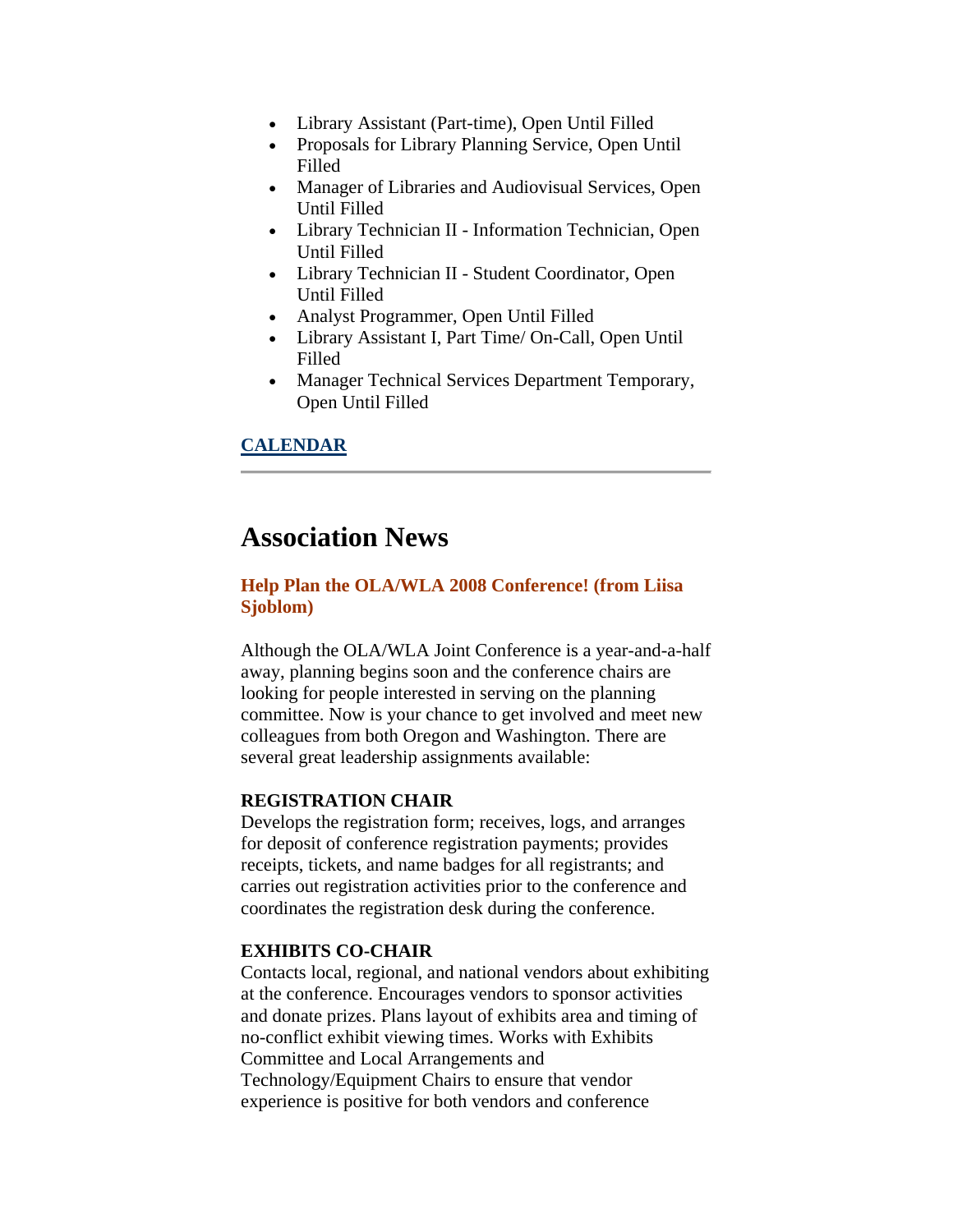<span id="page-2-0"></span>attendees.

### **COMMUNICATIONS CO-CHAIR**

Responsible for publicizing the conference to the library community via press releases, listservs, websites, and other means. Depending on circumstances, either designs, or arranges for the design and implementation of all conference communications.

#### **LOCAL ARRANGEMENTS SUBCOMMITTEE CHAIRS**

A variety of positions available including Technology/Equipment, Meals/Breaks, and Special Events/Entertainment.

In addition to these leadership positions, we are looking for individuals interested in serving on the various committees including Programs, Exhibits, Registration, Local Arrangements (and its various subcommittees), and Publicity. Remember, this is for the 2008 joint conference between OLA and WLA. It is not the 2007 OLA Conference in Corvallis.

I am accepting both nominations and potential volunteers for these assignments. If you think one of these opportunities is the right one for you, let me know. Maybe you know the perfect person to fill one of these important roles, and you'd like to tell me who they are and why they'd be perfect for the job. In either case, I'm hoping to hear from you.

The 2008 OLA/WLA Joint Conference is scheduled for April 16-18, 2008 at the Vancouver Hilton. Mark your calendars-- and send me those names! [Liisa Sjoblom](mailto:liisas@dpls.lib.or.us), OLA Joint Conference Chair, Deschutes Public Library 541-617-7093.

# **Happenings**

#### **ACRL OR/WA Fall Conference - Registration Open!**

Registration for the 2006 ACRL Oregon & ACRL Washington Joint Fall Conference, **Resistance Is Futile: Academia Meets the NeXt Generation**, is now open. The conference will be held October 26-27 at the Menucha Conference Center in Corbett, Oregon.

As the "born digital" teen population enters college, its highly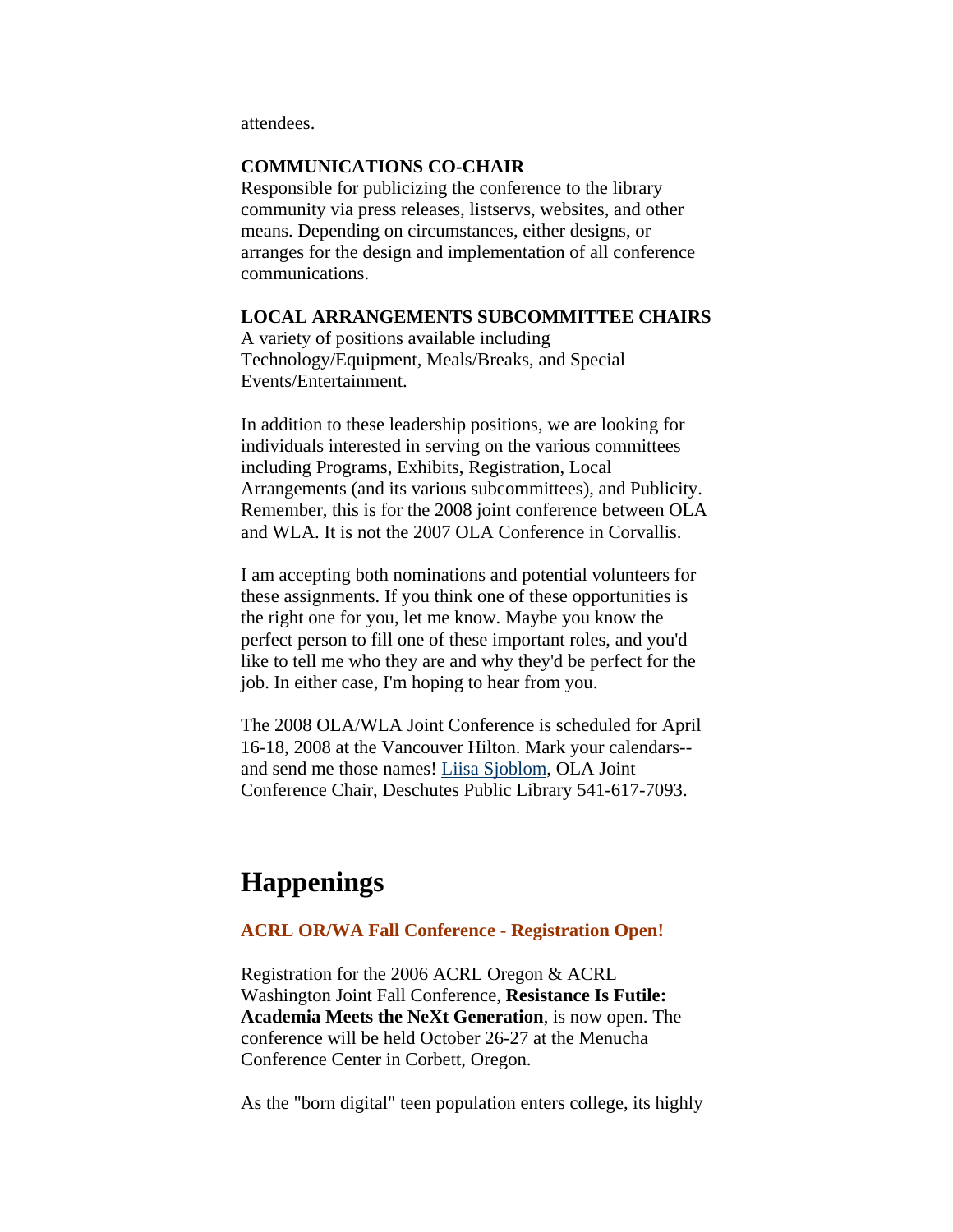<span id="page-3-0"></span>interactive and creative online culture will intersect with the academic environment. It is yet to be determined how each will change because of the encounter. The conference will explore some of the possibilities. Please join your colleagues for two days of interesting discussion, beautiful scenery, and great company.

Registration Fee: ACRL-OR & ACRL-WA Members: \$105 Non-members: \$120 Late Registration (regardless of membership) after Oct. 1: \$130

Registration is limited to 100. Registration fee includes standard dormitory-style lodging and meals. For an additional fee, a limited number of semiprivate rooms are available on a first-requested, first- assigned basis. To register and for more complete information about accommodations, facilities, directions, conference speakers and schedule, go to the [conference site](http://www.olaweb.org/acrl/menucha06.html). Please note: The registration form works best in Internet Explorer on PCs and in Firefox on Macs. If you are using a different browser, forms and buttons may not function correctly.

### **Scholarships for ACRL OR/WA Fall Conference**

ACRL-OR will award two scholarships to the Fall Conference. The scholarship will cover the registration fee for the conference, which includes room and board.

APPLICANT CRITERIA - Applicants must be:

- A member of OLA or willing to join before the conference.
- A librarian working in a library in Oregon or a student in an ALA- accredited library program who lives in Oregon.
- A first-time attendee of Menucha.

THE PROCESS: Download and complete the [scholarship](http://www.olaweb.org/acrl/scholarshipapp.doc)  [application](http://www.olaweb.org/acrl/scholarshipapp.doc) (MS Word format). Applications are due September 20, 2006 (revised date).

APPLICANTS NEED TO: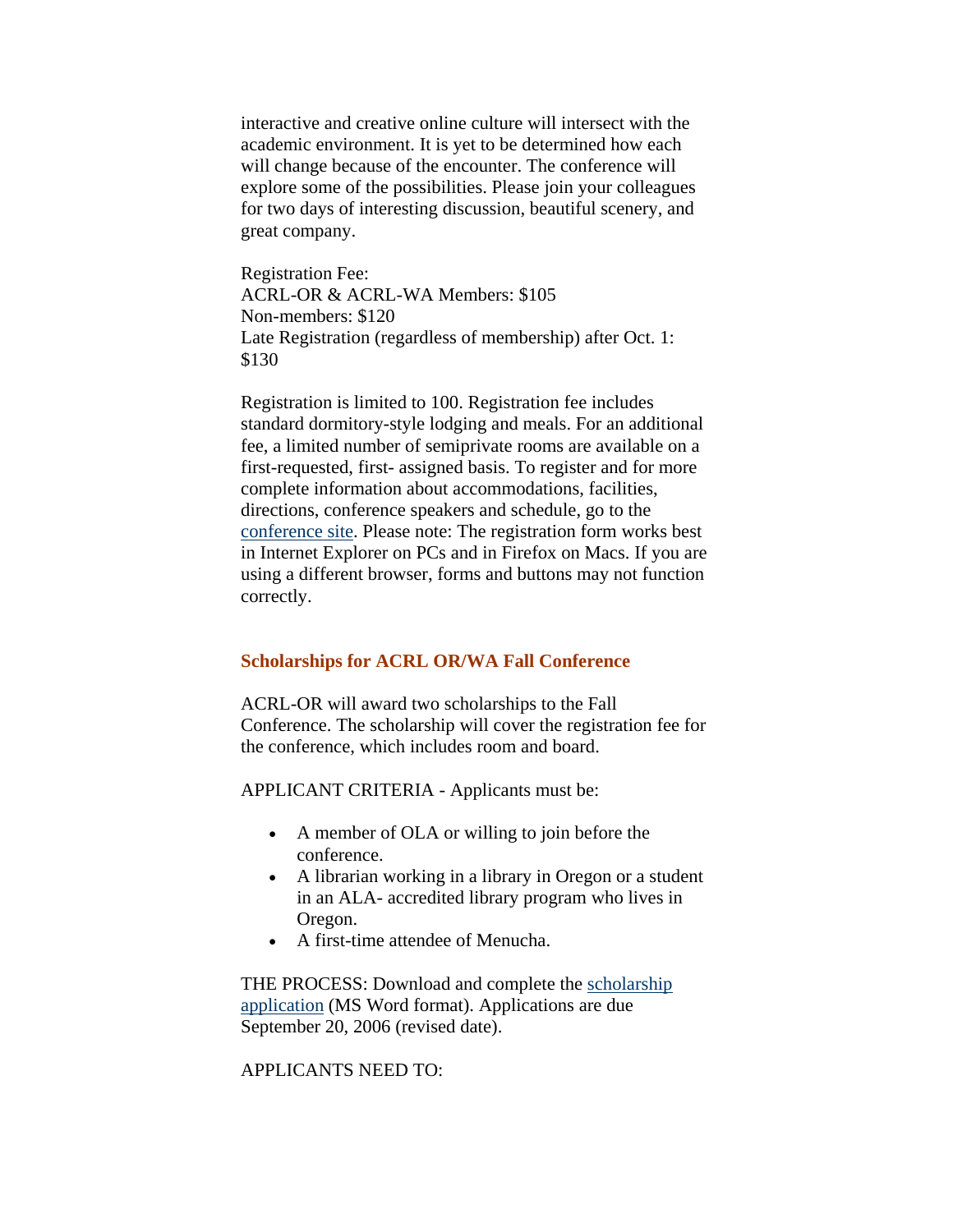- <span id="page-4-0"></span>• Write an essay, not to exceed 500 words, that includes your reasons for wanting to attend the conference and your interest in academic libraries.
- Provide a resume with your application.
- Submit via email attachments all application materials. MS-Word files preferred.

Scholarship recipients will be announced by October 1, 2006. Complete information is available on the [ACRL Scholarship](http://www.olaweb.org/acrl/scholarship.htm)  [webpage](http://www.olaweb.org/acrl/scholarship.htm).

## **NWIUG Conference Coming in October**

The Northwest Innovative Users Group (NWIUG) will hold its Twelfth Annual Conference on Tuesday and Wednesday, October 17 & 18, 2006, at the University of Portland in Portland, Oregon. This conference is open to users of the Innovative Interfaces System from libraries in the Northwest.

Tuesday, October 17 - 8:00 am - 11:00 am

- III WebOPAC Training Session (separate \$40) registration fee required)
- WebPAC Pro Options Julie Dore, Trainer, Innovative Interfaces, Inc.

Tuesday, October 17 - 12:45 pm - 4:30 pm Program sessions. Registration will begin at 7:30 am for the Innovative Training Session and will also be open from 11:30 am to 12:45 pm for the main conference. There will be a reception from 4:30 to 5:30 pm.

#### Wednesday, October 18

Registration will begin at 8:30 AM and the conference will run from 9:00 am - 3:15 pm with program sessions, lunch, and Birds-of-a-Feather (BOF) sessions.

The registration fee for the main conference is \$35. Fee includes refreshments, Friday lunch, and registration materials.

LODGING: The NWIUG Steering Committee has reserved a block of rooms at the Oxford Inn and Suites (Exit 308 on I-5) at Jantzen Beach near the University of Portland. Attendees should make their reservation on or before September 22 to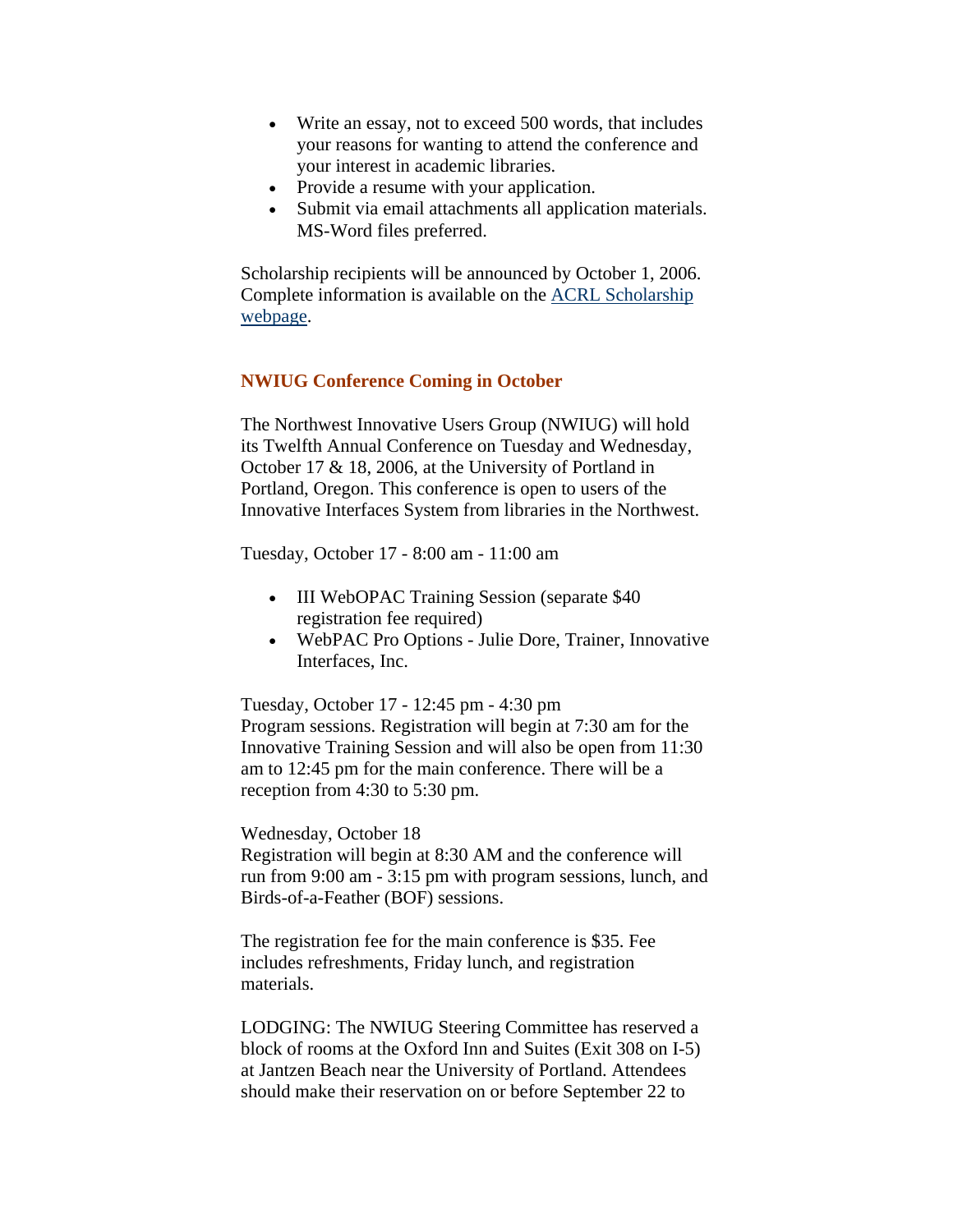<span id="page-5-0"></span>receive the conference rate. Reservations made after September 22 will be on a space available basis.

For more information about programs, lodging, other conference details, and the Web registration form visit the [NWIUG website.](http://www.nwiug.org/)

### **Call for Papers - 2007 Acquisitions Institute at Timberline Lodge**

The planning committee is open to presentations on all aspects of library acquisitions and collection management. Presenters are encouraged to engage the audience in discussion. Panel discussions are well received. Please see the [Institute website.](http://libweb.uoregon.edu/ec/aitl/)

To submit a proposal, send an abstract of 200 words or less to: Richard Brumley Oregon State University Libraries, retired Corvallis, OR 97331-4501 brumleyr@onid.orst.edu Voice: (541) 725-6635

## **Provide Your Feedback to the Oregon State Library on LSTA**

The Oregon State Library cordially invites you to participate in one of a series of eight focus groups that will be held in locations throughout the state between October 2-6, 2006. These sessions are part of a statewide effort to evaluate the impact of our LSTA program on library services under the Five-Year State Plan 2003-2008. We would appreciate hearing your thoughts about the [current five-year plan](http://oregon.gov/OSL/LD/LSTA/5yrStatePlan03-08.pdf), the administration of the program, and the way LSTA funds are used in Oregon. We hope you will share your observations of the impact of LSTA funds in your area and what future directions the Five-Year Plan and LSTA program should include. Information on competitive projects funded under Oregon's LSTA program can be found on [our website.](http://oregon.gov/OSL/LD/grantmainalt.shtml)

In Oregon, LSTA funds support the collaborative summer reading program, statewide database licensing subsidies, the L-Net e-reference service, the Oregon School Library Information System, State Library consulting programs, and around \$800,000 annually in competitive grants. Grant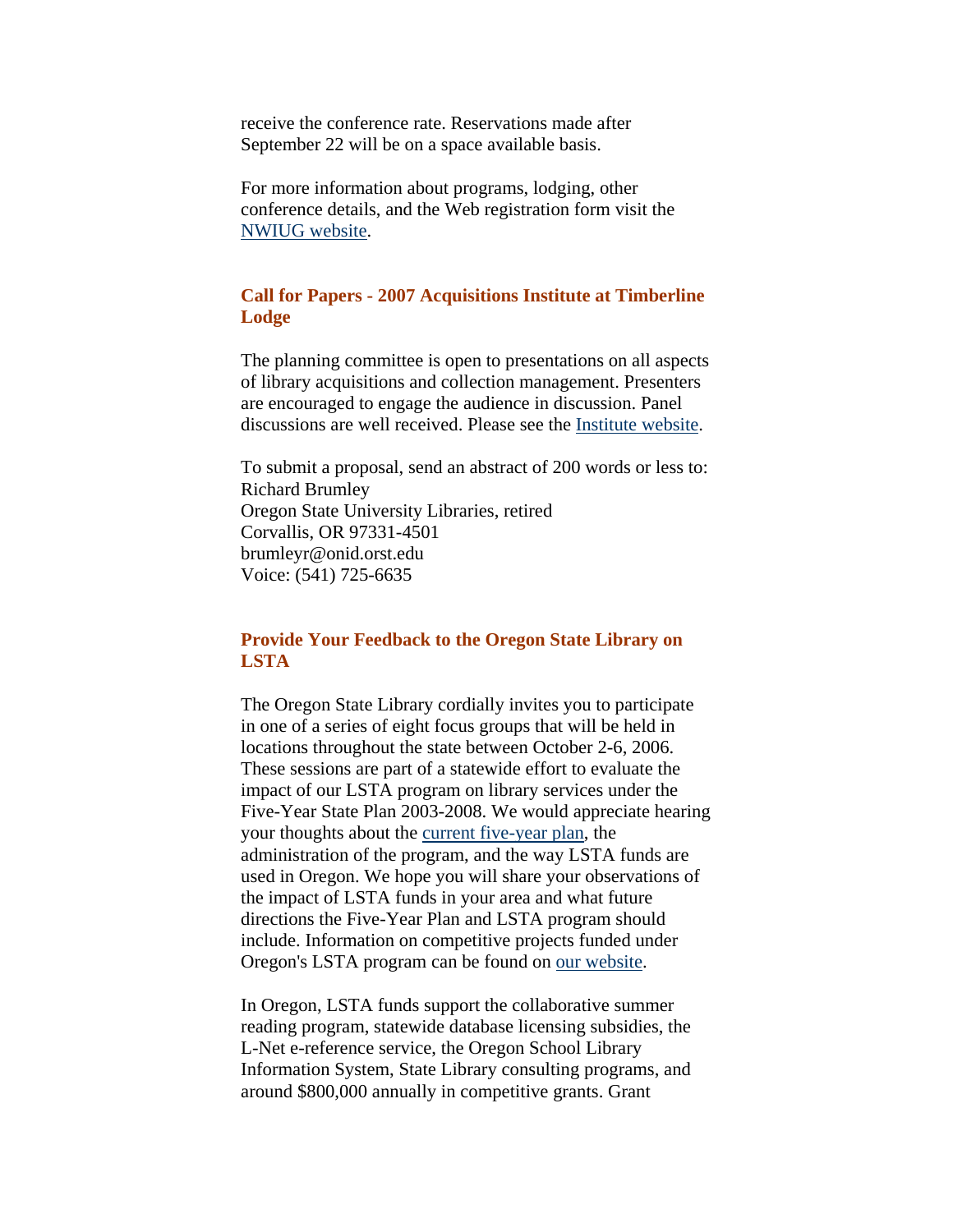projects have included expanding regional resource sharing systems such the Sage Library System, developing a content management system for small libraries (Plinkit), extending service to underserved groups such as Spanish-speaking populations, encouraging larger units of service through groups such as the Linn Library League, and increasing online access to library materials such as an historic index to the Oregonian, and Portland local government planning documents.

The Oregon State Library has contracted with Himmel & Wilson, Library Consultants, to carry out Oregon's evaluation. They will be facilitating the eight focus group sessions in locations below. Whether you want to voice support for the continuation of the LSTA program as it is, or whether you want to suggest changes to the program, please plan to attend one of the sessions to share your thoughts and opinions. If you are unable to attend a focus group session, Himmel & Wilson will also be doing a web-based survey later in the Fall to solicit further comment from everyone, as well as interviewing 25 library leaders directly. The results of the evaluation will factor into the development of Oregon's next five-year state plan for LSTA, anticipated to take place from March to June, 2007.

#### HIMMEL & WILSON FOCUS GROUP LOCATIONS:

10/2 - In Lincoln City 10:00-12:00 am DRIFTWOOD PUBLIC LIBRARY, 801 SW Highway 101, Suite 201, Lincoln City 97367-2720; (541) 996-2277

10/2 - In Portland 3:00-5:00 pm MIDLAND REGIONAL BRANCH LIBRARY OF MULTNOMAH COUNTY LIBRARY, 805 SE 122nd Ave, Portland 97233-1107; (503) 988-5392 PARKING on South edge of parking lot preferred.

10/2 - In Eugene 9:00-11:00 am EUGENE PUBLIC LIBRARY, 100 West 10th Ave., Eugene, OR 97401-3035; (541) 682-5450 PARKING meters located in basement garage.

10/2 - In Roseburg 2:30-4:30 pm Ford Community Room, DOUGLAS COUNTY LIBRARY SYSTEM, 1409 NE Diamond Lake Blvd., Roseburg, OR